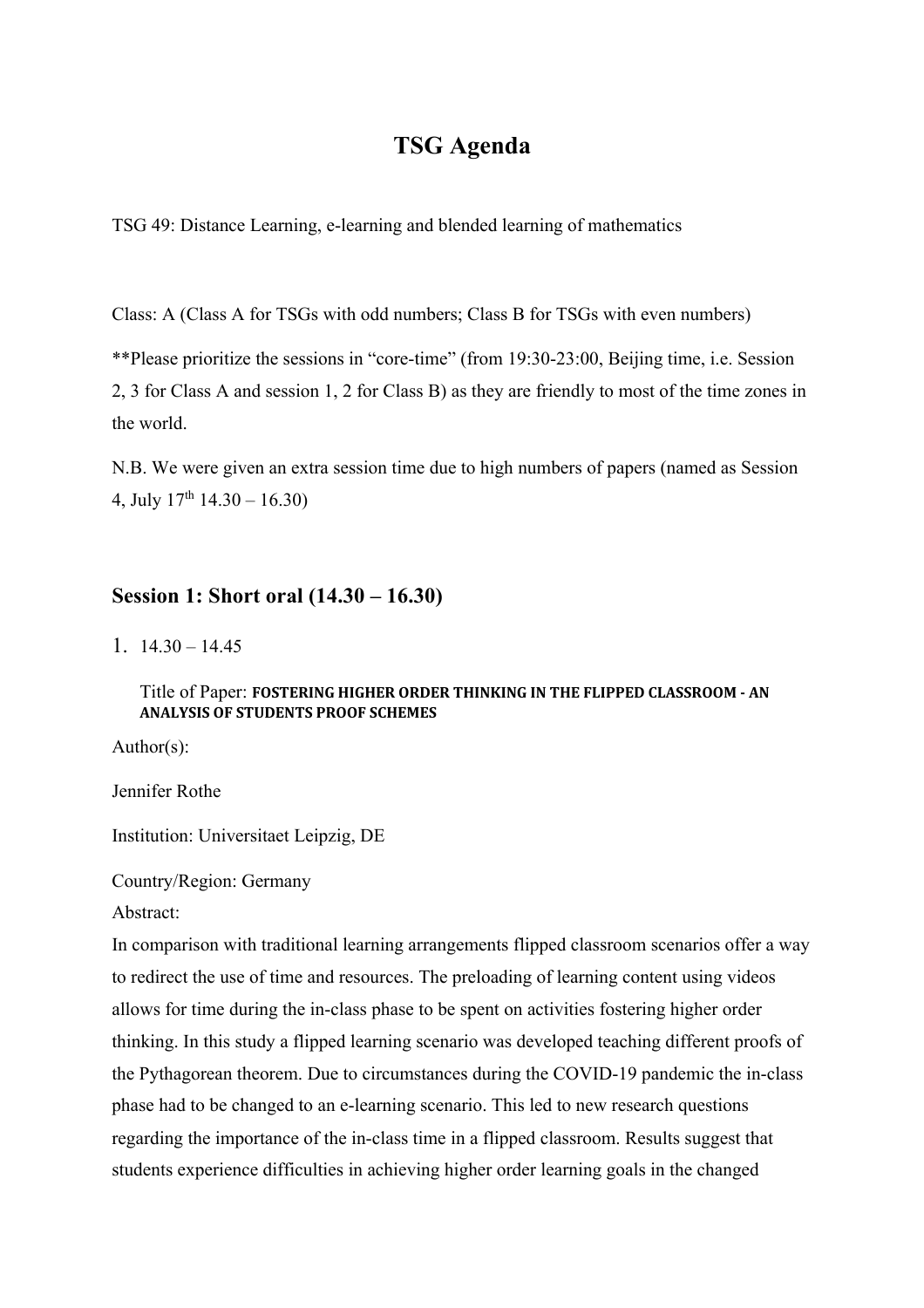scenario due to the teacher not being directly available to explain new content or answer questions. This especially affects students with a low level of prior knowledge.

## 2.  $14.50 - 15.05$

Title of Paper: STUDENT ENGAGEMENT IN A MATHEMATICS CLASSROOM Author(s):

## **Mustafa Cevikbas**

Gabriele Kaiser

Institution: University of Hamburg

Country/Region: Germany

Abstract:

The flipped classroom (FC) approach has become an increasingly popular research topic in recent years. The core idea of FC is to transfer lectures out of the classroom with the help of digital technologies and to allocate in-class time for active learning. The purpose of the presented case study was to investigate student engagement in a flipped secondary mathematics classroom. The participants were a mathematics teacher and 33 students from a high school in Turkey. The results indicate that FC has the potential to increase student engagement from behavioral, emotional, and cognitive perspectives, providing students with many advantages. However, engagement was found to be negatively affected by learning barriers against this type of teaching and learning.

## 3.  $15:10 - 15:25$

## Title of paper: **DELIVERY OF ELECTRONIC ASSESSMENTS IN A FIRST YEAR BASIC MATHEMATICS COURSE AT MASENO UNIVERSITY, KENYA**

Author(s): Cameline Nafula Orlendo Institution: Maseno University Country/Region: Kenya Abstract: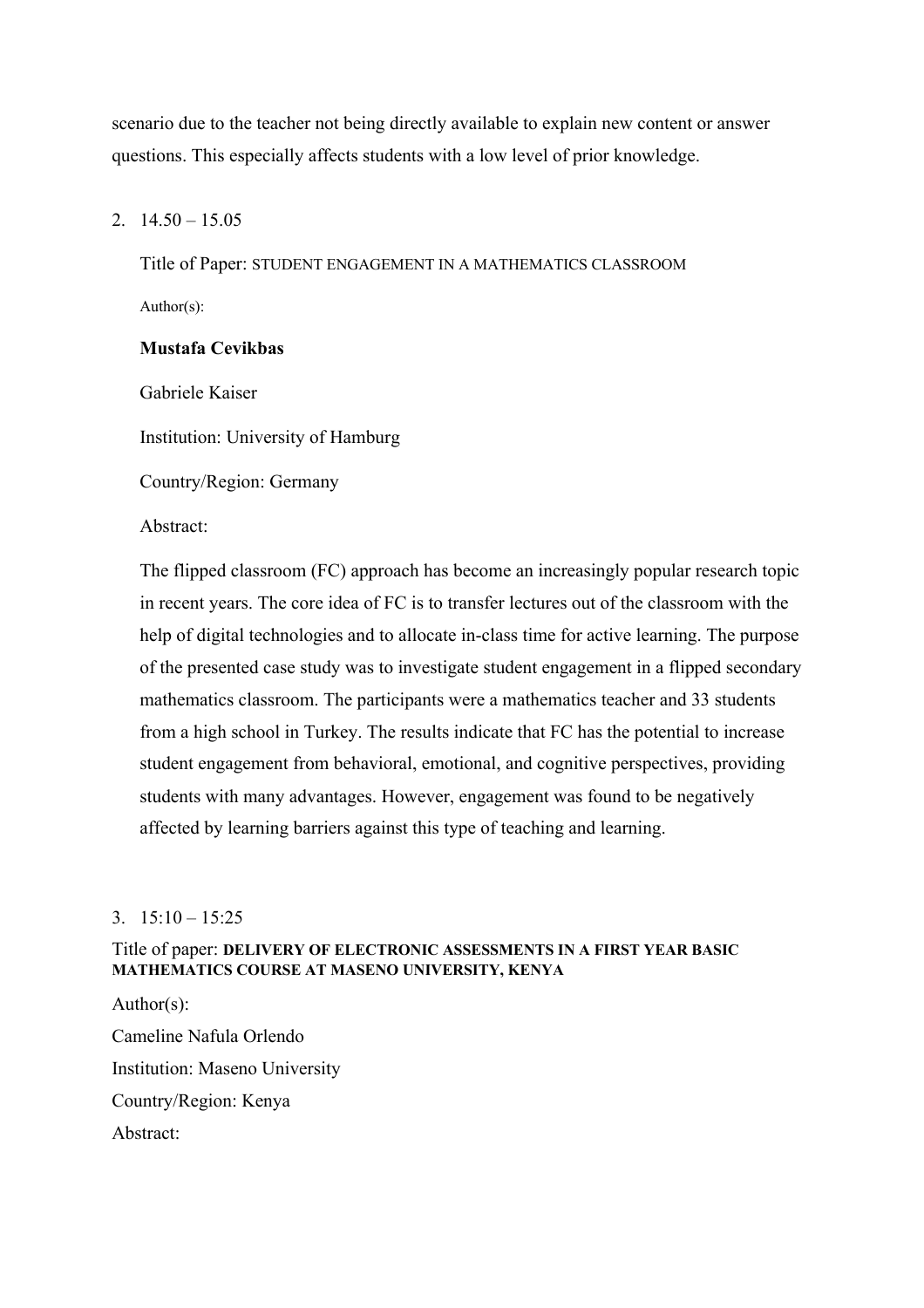In this paper I document my course offering online assessment of a foundational mathematics course to around 1000 first year, first semester students at Maseno University, Kenya. The period of course delivery is during the September 2019 – December 2019 semester in the the university's 2019/2010 academic calendar. The online assessments are delivered through STACK. The primary goal is to provide weekly electronic mathematics assessments using STACK.

4.  $15.30 - 15.45$ 

## Title: **HYBRID ENVIRONMENTS OF LEARNING: TEACHER EFFICIENCY AND POTENTIAL FOR STUDENT LEARNING BY COLLABORATION**

Author(s):

**Veronica Hoyos** 

Estela Navarro

Victor Raggi

Sergio López

Institution: National Pedagogical University

Country/Region: Mexico

Abstract:

This paper describes the framework, methodology, analysis, and results of an exploratory study around the implementation of a hybrid learning environment designed to address the teaching and learning of the subject of functions. This subject is usually addressed in the first year of college during two weeks of face-to-face activity in the classroom. As part of the exploratory study, a hybrid environment of learning was designed to be implemented as follows: a) in the first week, the students worked independently in a virtual environment uploaded in a moodle platform; b) during the second week, the subject was addressed under teacher's guidance into the classroom. As a result, it was obtained improvement in teacher practice and refinement or validation of the student conceptions; those previously showed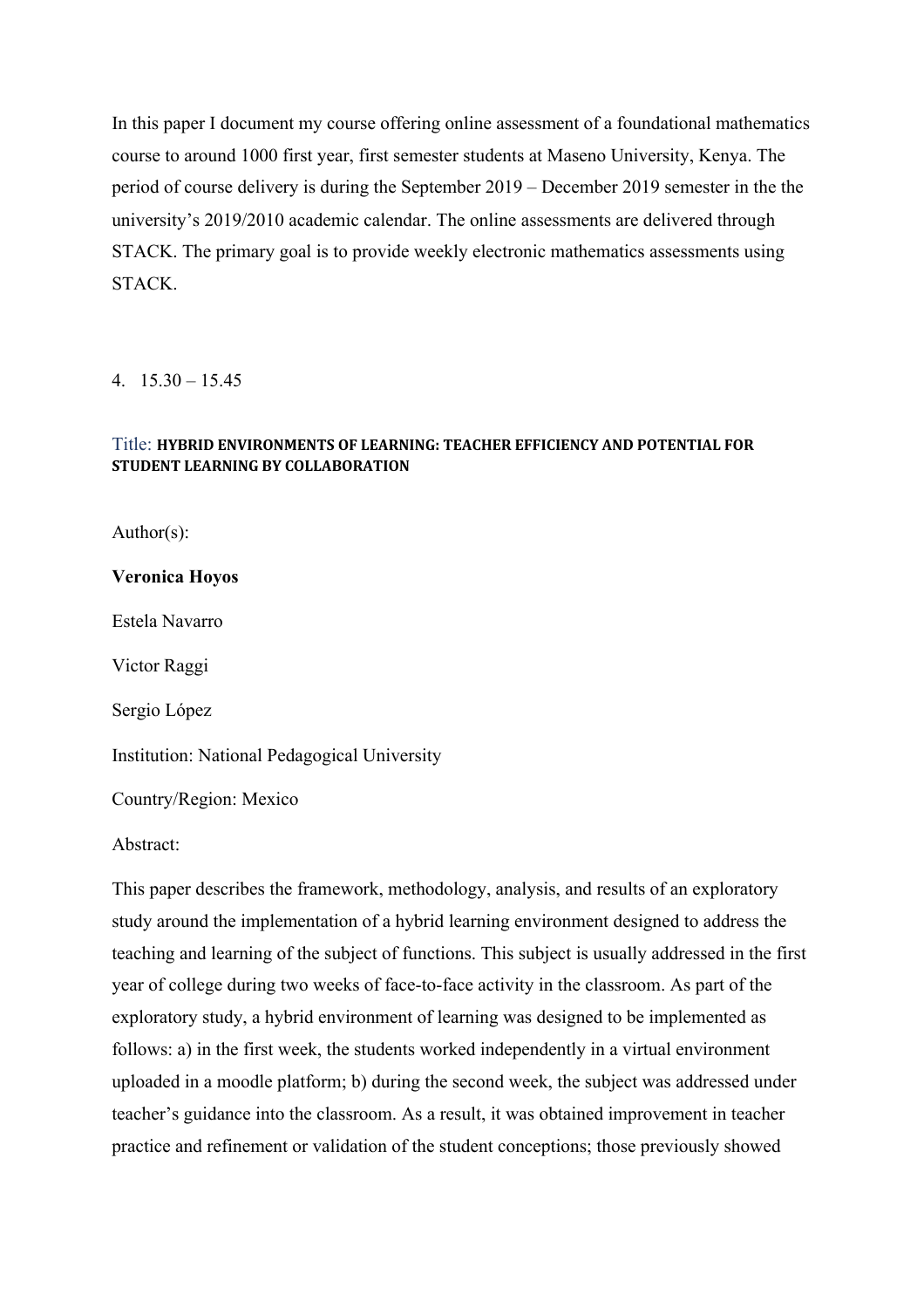during their work at the platform. So, there was evidence of teacher efficiency and also of the potential for student learning by collaboration.

5. 15.50 – 16.30 Questions/Discussion

# **Session 2: Short Orals July 14th 19.30 – 21.00**

## $1. \quad 19.30 - 19.45$

#### **Title of Paper: STUDENTS ENHANCEMENTS AND PRAXEOLOGIES ON LEARNING INTEGER OPERATIONS USING GEOGEBRA**

Author(s):

**Rosie Lopez Conde**

Merlyn M. Lingo

Jurdil Faith D. Salas

Country/Region: Philippines

Abstract:

In this study a learning trajectory was developed which improved students' performance on integer operations. This quasi-experimental research aimed to determine the enhancements and praxeologies developed among fifty-five (55) Grade 7 students on learning integer operations using GeoGebra. Based on the results of the study, GeoGebra served as a good environment for blended learning for students to perform the four operations on integers through exploration, hands-on, visualization and interactions as manifested in their feedbacks and praxeologies. There is a significant difference of 0.002 as indicated in the t-test in the performance between the experimental and control group. Thus, the experimental group performed better in the test compared to control group.

2.  $19.45 - 20.00$ 

## Title of Paper: TRANSFORMING NUMERACY PROFESSIONAL DEVELOPMENT FOR PRE-AND IN-**SERVICE MATHEMATICS TEACHERS AND FAMILIES THROUGH E-LEARNING**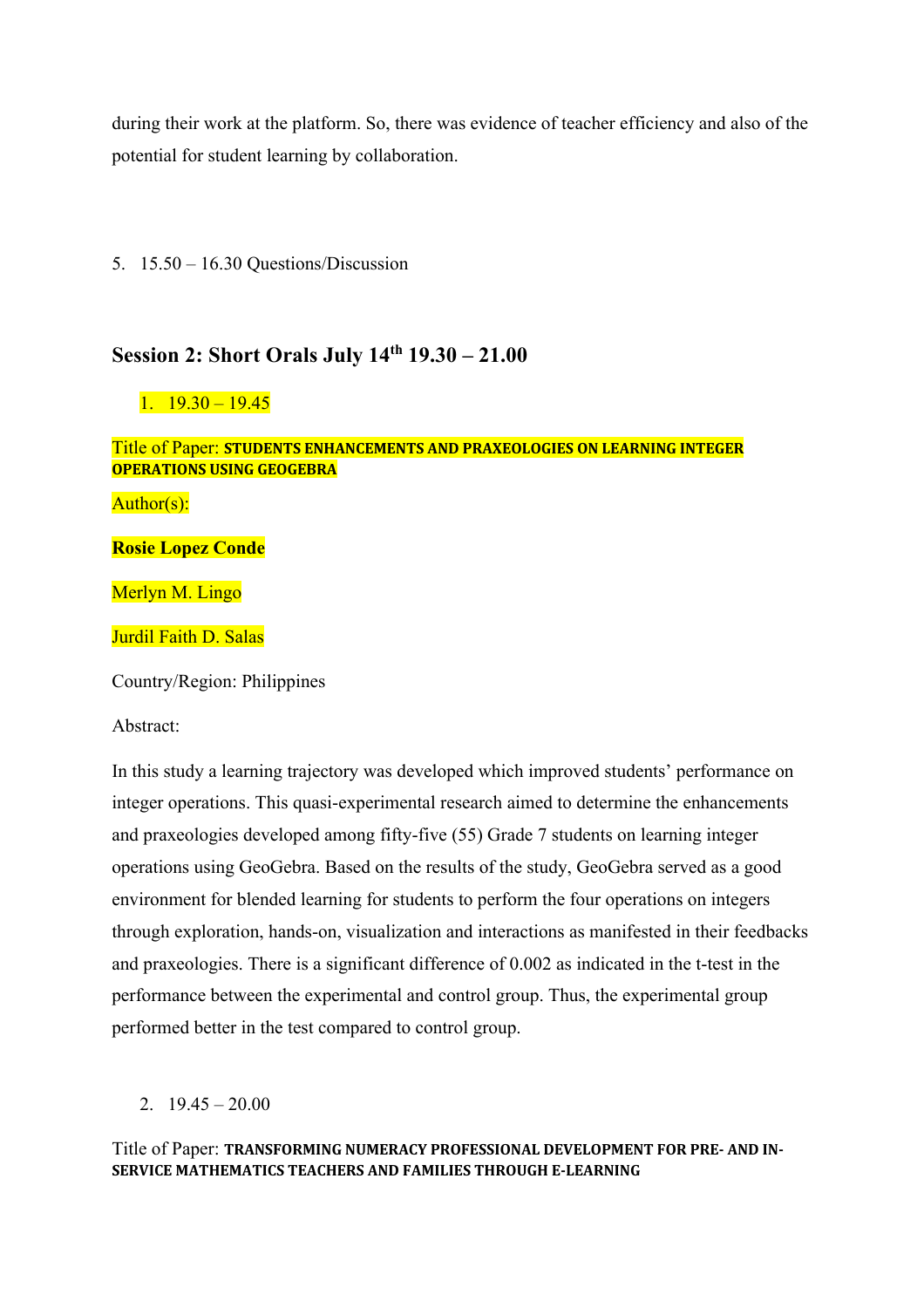Author(s):

Abstract:

## **Leicha Bragg**

Chris Walsh Tracey Muir Institution: Deakin University Country/Region: Australia

Approaches to teaching children and young people numeracy often lacking cross-curriculum connections and relevance beyond the classroom. Supporting educators and families to build and strengthen students' numeracy capabilities through online professional development provides an opportunity to engage educators and families in the one space, in a readily accessible environment. We present a multipronged approach to transform the provision of numeracy professional development for educators and families through the design of three open-access resources. These dynamic resources, which are described in this paper, demonstrate how the principles of heutagogy were used to ensure the resources were learnercentred and learner-determined. This innovative elearning approach assists mathematics

 $3. \quad 20.05 - 20.20$ 

# Title of Paper: GENDER DIFFERENCE IN MATHEMATICS PERFORMANCE: ONLINE VS FACE-TO-**FACE**

Author(s):

### **Peter Joseph Esperanza**

Ma Khristin Fabian

Institution: Barstow Community College

Country/Region: USA

Abstract:

Institutions are continuing to expand their offerings of traditional face-to-face learning modules online. It is thus customary to investigate whether the different offerings facilitate the same level of student achievement. This study investigates student performance of 56 first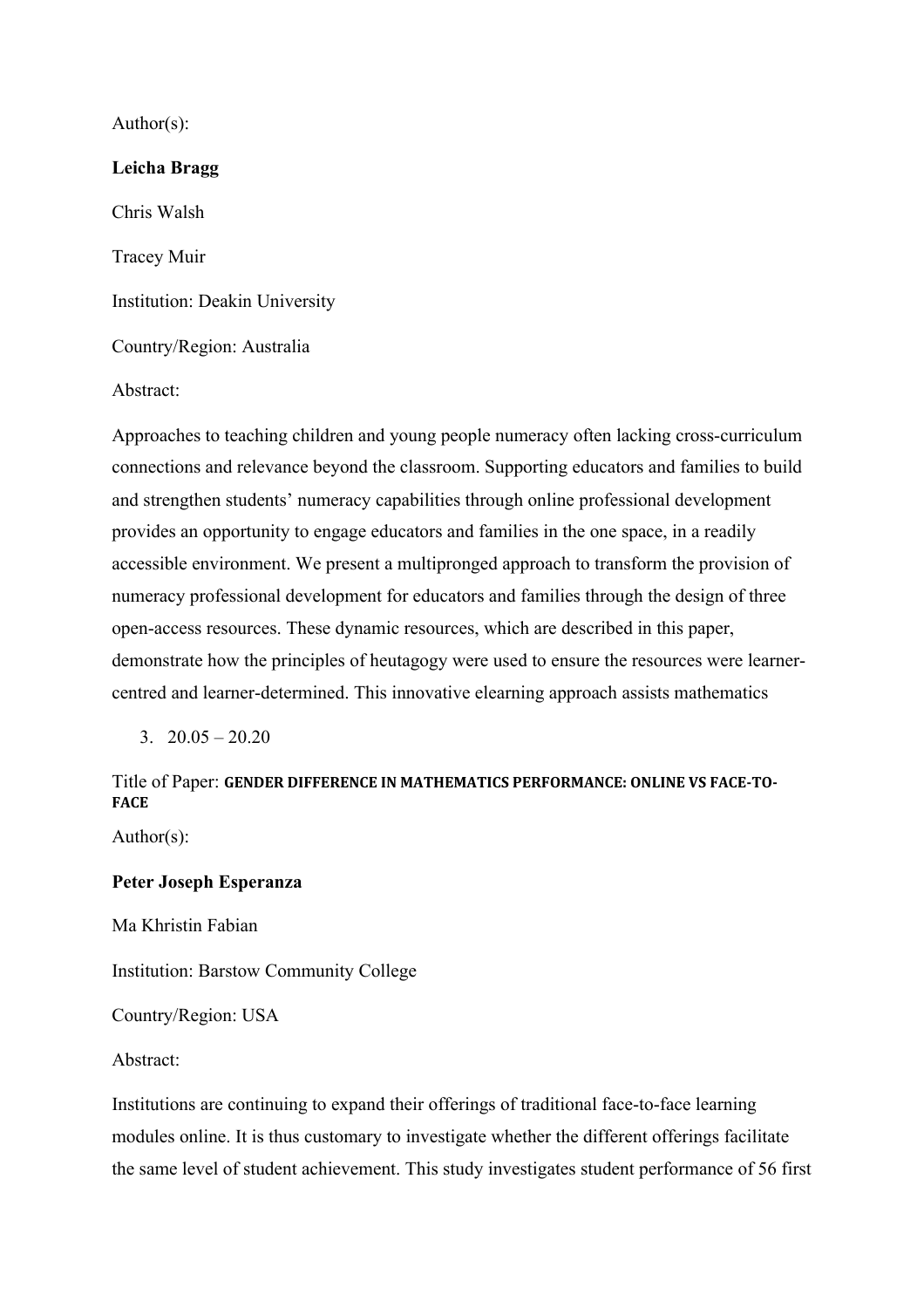year undergraduate students taking a statistics module. Delivery had no treatment effect in student performance. However, there was a treatment effect for male and female students. Male students in face-to-face classrooms performed better than online male students. Whereas, female students who engaged in online learning environments performed better than students in traditional face-to-face classrooms. This finding suggests that online classrooms was able to support female students over the standard face-to-face classrooms better. An implication for practice is to incorporate elements of online discussion in face-toface modules via blended learning strategies. This provides students the opportunity to verbalise their understanding of math concepts in their own time, at their own pace.

 $4. \quad 20.20 - 20.35$ 

## Title of Paper: **USING FREE SOFTWARE TO IMPLEMENT VERIFICATION PROBLEMS WITH PARAMETERS**

Author(s):

## **Ilya Alexandrovich Posov**

Dmitry Irikovich Mantserov

Institution: Saint Petersburg State University

Country/Region: Russia

Abstract:

The paper discusses the special type of interaction in computer-aided assessments: rewrite a condition on a functions with parameters with a logical expression on its parameters, and then proposes ways to implement it by means of free educational software: GeoGebra and Sage. The example implementations are provided, and they may be used as templates to author other problems of the same type. It is enough to have only a modern browser to work with problems. Some connections with e-learning standards are discussed.

5.  $20.40 - 20.55$ 

## Title of Paper: DESIGNING TASKS TO IMPROVE PLANE TRANSFORMATION USING DGE WITH **TOUCHSCREEN**

Author(s): 

## **Marcelo A. Bairral**

Alexandre Assis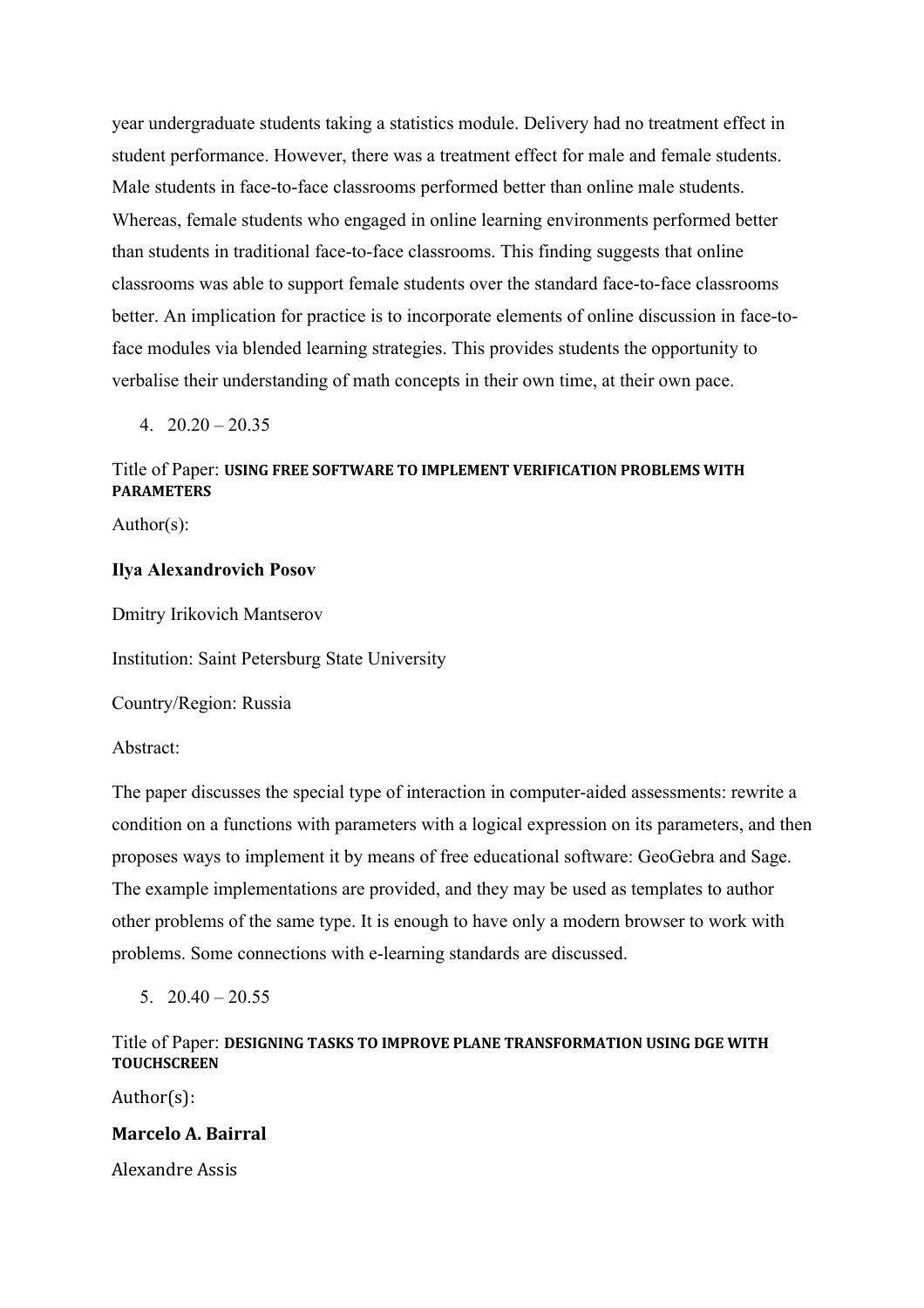Institution: Federal Rural University of Rio de Janeiro

Country/Region: Brazil

#### Abstract:

Plane transformation it is still absence in Brazilian school curricula. When it is taught it is mainly based on identification of the type of the transformation and using only static drawings on paper. In this article we illustrate designed tasks on GeoGebra with touchscreen and reflect about the design of them to improve plane transformation in High School with students without previous instruction in this content. The set of designed tasks is being fruitful to make emerge concepts related with plane transformation and to help students solve them making composition among some of them. The study highlights that the decision on the nature of the task is related with the type of touchscreen devices used. This intertwined process is challenging for both teaching and the design-based research.

# **Session 3: Long Oral July 17th 21.30 – 23.00**

#### $1.21.30 - 21.55$

## Title of Paper: **UNDERSTANDING AND CREATING TO BETTER UNDERSTAND INSTRUMENTAL PROOFS IN MATHEMATICS CLASS**

Author(s):

Philippe Richard

Institution: Universite de Montreal

Country/Region: Canada

Abstract:

Understanding and modelling the conditions for learning mathematics, together with the creation of models and computer means to understand them, are at the heart of the research. The QED-Tutrix system, which supports the student during the solving of problem of proof, was designed in accordance with the discursive practices developed in the classrooms and was developed with a focus on the designer-user dialogue. In this system, the original creation of inferential graphs, combining a set of structured reasoning with the statement of a problem so that a virtual pedagogical agent can follow the student in his or her proof, is based on the reference frame of mathematical properties and definitions that are in use in the school. Thus, the justification of a reasoning step is done according to this reference frame and makes it possible to legitimize the necessity in the linkage of knowledge. However, until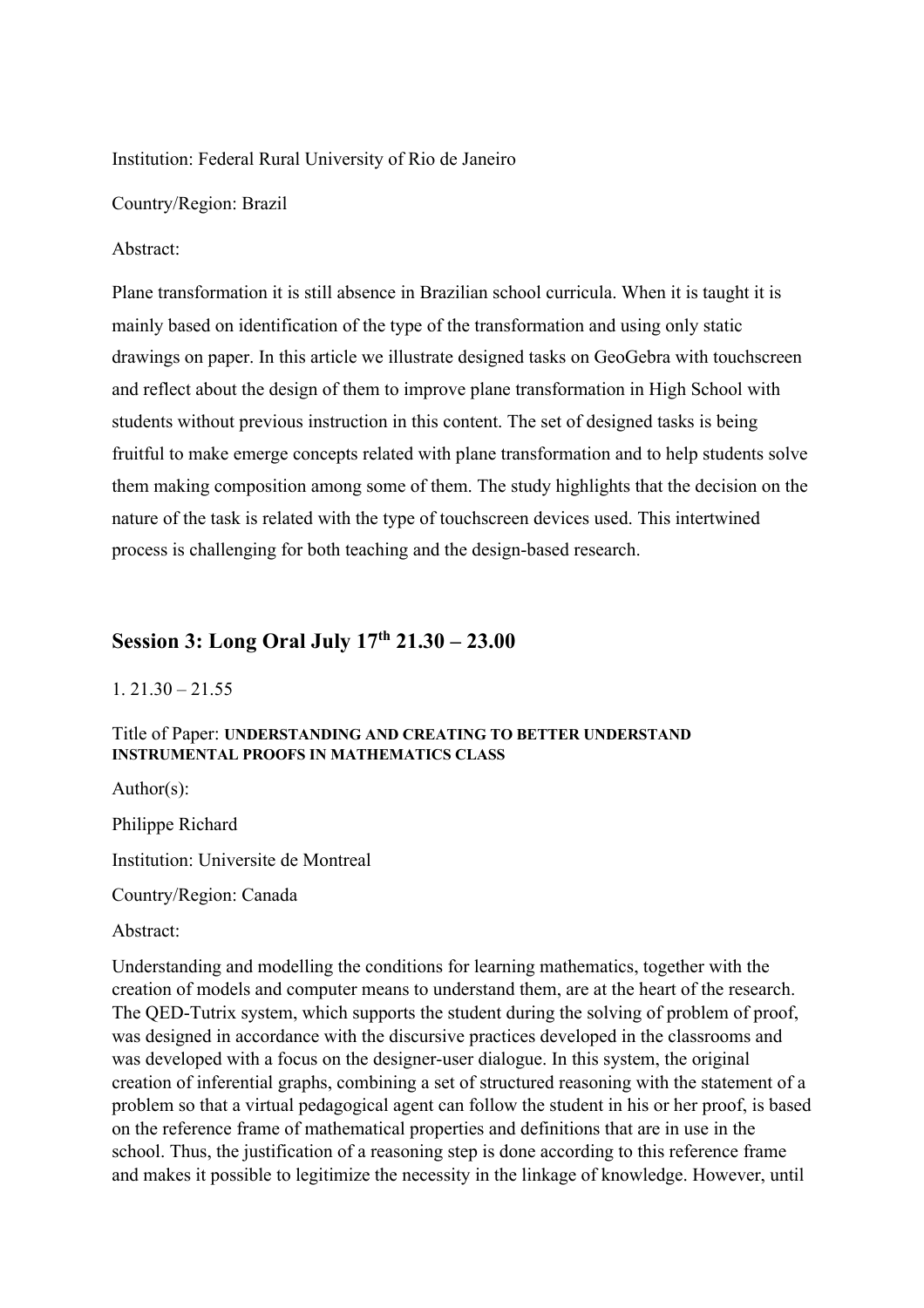now, these justifications have been strictly verbal, like the reasoning in traditional mathematics. What happens if, for some inferences, interacting technological tool is used as a justification, such as building a dynamic figure, executing an algorithm or modelling a real situation? It is by exploring these means that we formulate our purpose.

## $2.22.00 - 22.25$

# Title: **CASE STUDY ON THE CHANGE PROCESS OF A MATHEMATICS TEACHER IN AN ONLINE PROFESSIONAL DEVELOPMENT COURSE**

Author(s):

**Stefanie Schallert** 

Robert Weinhandl

Institution: Johannes Kepler University Linz

Country/Region: Austria

## Abstract:

It is crucial for designing online professional development courses to know which elements of a change process teachers face while participating in such courses. However, teachers' change process in online learning environments is still a rather poorly researched subject. Thus, we adopted a case study approach to examine the different elements of a change process of a secondary teacher within an online course for mathematics teacher training. Several asynchronous online discussions, as well as task submissions, were collected over two years. To get even more insights, an interview was conducted, and data was analysed following principles of grounded theory approaches. Results of this single case study indicate that teachers could face the following four elements of a change process a) improvement of technical skills b) change of didactical scenarios c) change of teacher role d) change of assumptions and beliefs. Further research should compare the results presented in this paper across cases in multiple case studies

 $3.22.30 - 22.55$ 

# Title: **WORKSHOP ACTIVITY IN ONLINE COURSES OF MATHEMATICS EDUCATION: INSIGHTS FOR LEARNING AND ASSESSMENT**

Author(s):

Niroj Dahal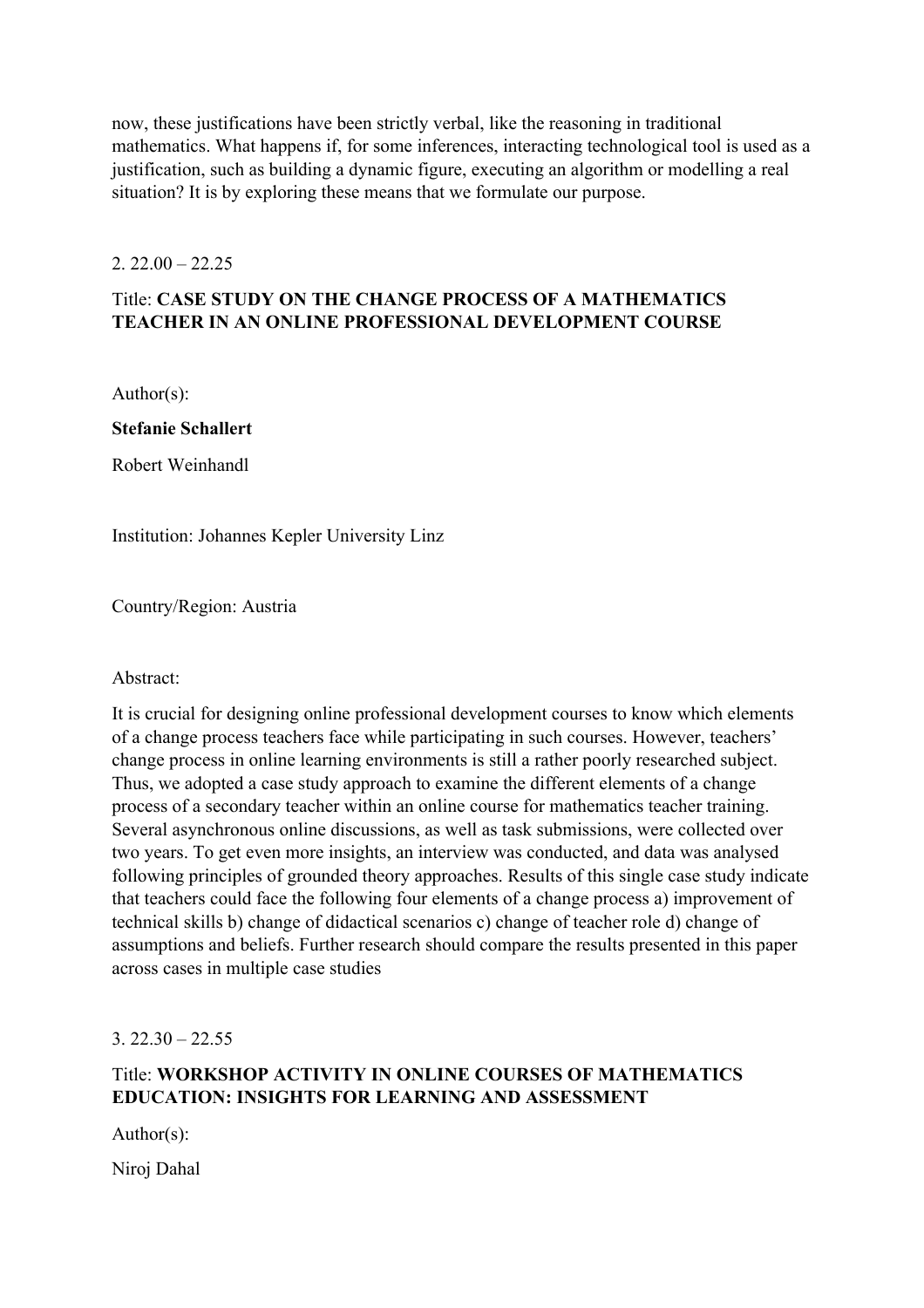Institution: Kathmandu University

Country/Region: Nepal

## Abstract:

Designed to explore effective pedagogical uses of the Workshop activity tool, which is native to Moodle learning management system, the study reported in this article was an action research. Using the standard steps of planning, intervening, assessing effectiveness, and information sharing, the study sought to identify the best ways to engage students in the process of learning and peer assessment by using Workshop as a learning and assessment tool for MPhil in Mathematics Education for the course Graph and Network. After identifying some challenges against students learning during the submission and peer review process, this article highlights some key strengths of the Workshop activity application, based on my study. Then it discusses the application's key affordances for conducting peer and selfassessment, for enhanced engagement in learning, and for the development of higher-order skills such as analysis and evaluation. I conclude by noting that effective use of the tool demands teachers' careful attention to issues such as time provided, peer allocation, and students' skills for effective tool use.

# **Session 4. Short Oral/Long Oral July 17th 14.30 – 16.30**

## $1. \quad 14.30 - 14.45$

# Title of presentation: THE ROLE OF THE LECTURER IN FACILITATING PRODUCTIVE **MATHEMATICAL CONVERSATIONS IN ONLINE MATHEMATICS PRE-SERVICE TEACHER EDUCATION**

Author: Tracey Muir

Institution: University of Tasmania

Country/Region: Australia

#### Abstract:

The increase in online education has implications for mathematics teacher educators who are tasked with teaching mathematics content and pedagogy to pre-service teachers outside the classroom setting. Discussion boards are commonly used as forums for online students to contribute posts, yet little is known about whether or not productive mathematical discussions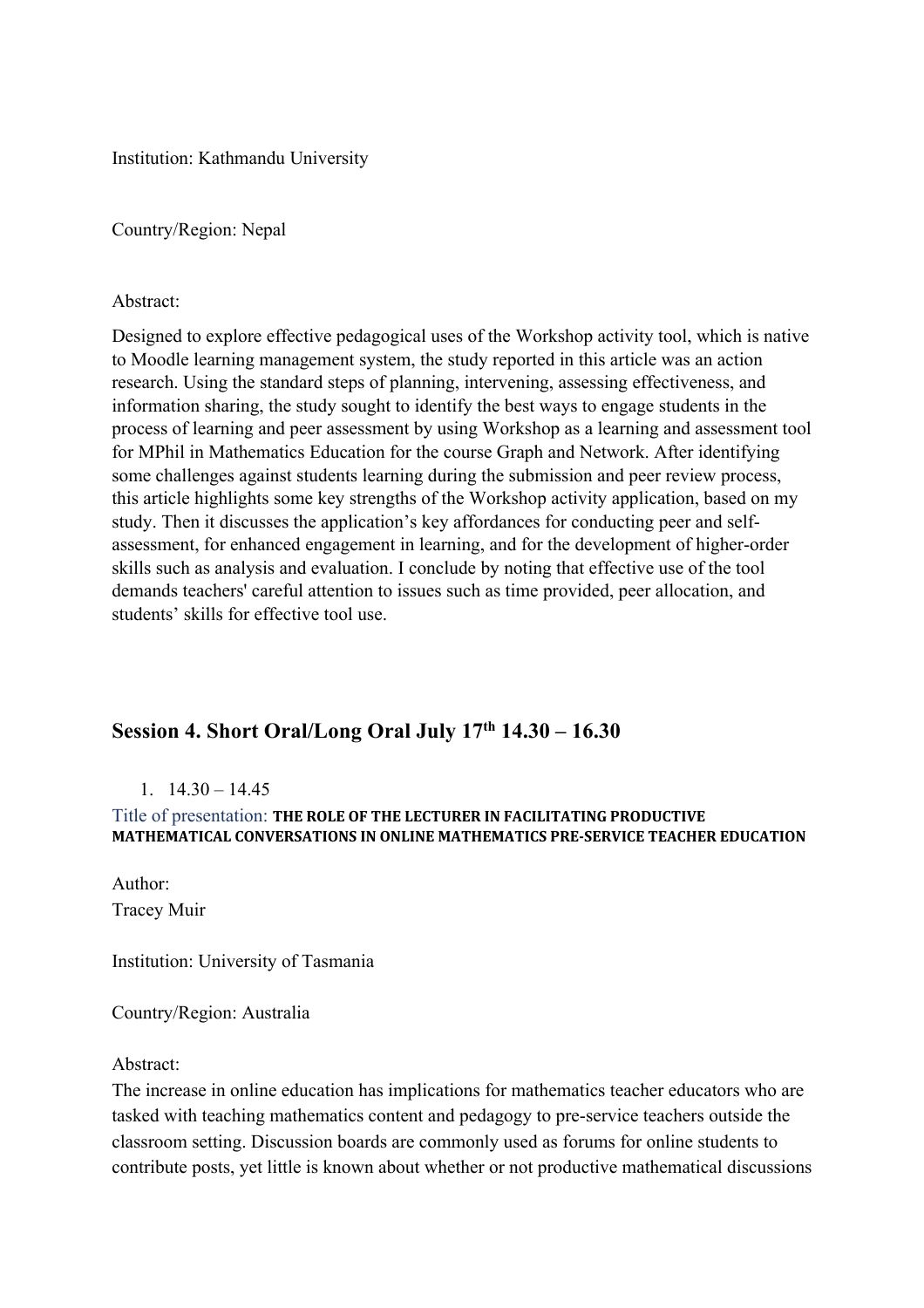can occur in such forums. This paper provides an example of an online forum, which highlights how pre-service teachers can be engaged in productive online mathematical discussions, particularly when facilitated by the instructor's and other learners' presence.

## 2.  $14.50 - 15.05$

## Title of presentation: PARTICIPANTS PATTERNS OF INTERACTION WITHIN AND ACROSS SOCIAL **NETWORKS IN A MASSIVE OPEN ONLINE COURSE FOR EDUCATORS**

Author(s): **Heather Allmond Barker**  Karen Hollebrands Gemma Foust Mojica

Institution: North Carolina State University

Country/Region: USA

Abstract:

In this study, we examined the discussion forum posts of 159 educators from 46 countries who participated in a Teaching Mathematics with Technology Massive Open Online Courses for Educators. We used social network and sentiment analyses, as well as analysis of trends in engagement, to identify characteristics of small group interactions, including participants' dispositions that led to productive online discussions.

 $3.15.10 - 15.25$ 

## Title of paper: **A REFLECTIVE PRACTICE ON AN ONLINE MATHEMATICS CLASS**

Author(s): Haoyi Wang

Institution: University of Illinois at Urbana Champaign, US

Country/Region: USA

Abstract:

With most courses turning into distant formats, what are the benefits and hindrances of conducting university math courses using multiple technologies? In this e-learning environment, are content- neutral platforms necessary for teaching and learning in these classes? Specifically, what activities on the Moodle e-learning platform are more effective than others in supporting undergraduate student math learning and achievement? This paper will report on a reflective practice that examines both qualitative and quantitative datasets in understanding the implemented multimedia distance learning environment at an entry-level